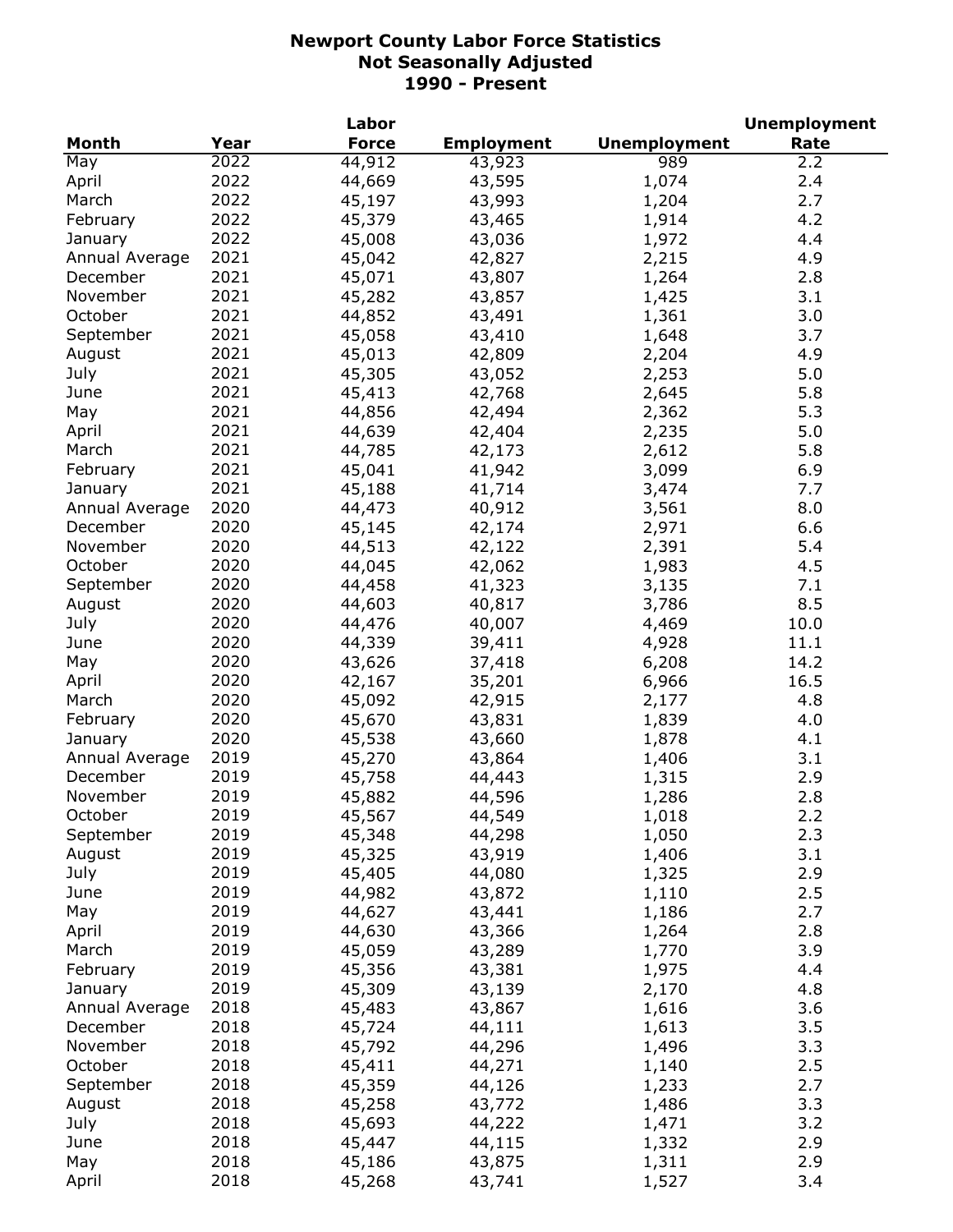|                |      | Labor        |                   |                     | <b>Unemployment</b> |
|----------------|------|--------------|-------------------|---------------------|---------------------|
| Month          | Year | <b>Force</b> | <b>Employment</b> | <b>Unemployment</b> | Rate                |
| March          | 2018 | 45,460       | 43,475            | 1,985               | 4.4                 |
| February       | 2018 | 45,806       | 43,402            | 2,404               | 5.2                 |
| January        | 2018 | 45,385       | 42,994            | 2,391               | 5.3                 |
| Annual Average | 2017 | 45,621       | 43,823            | 1,798               | 3.9                 |
| December       | 2017 | 45,910       | 44,099            | 1,811               | 3.9                 |
| November       | 2017 | 45,996       | 44,170            | 1,826               | 4.0                 |
| October        | 2017 | 45,553       | 44,117            | 1,436               | 3.2                 |
| September      | 2017 | 45,659       | 44,215            | 1,444               | 3.2                 |
| August         | 2017 | 45,450       | 43,766            | 1,684               | 3.7                 |
| July           | 2017 | 45,693       | 44,000            | 1,693               | 3.7                 |
| June           | 2017 | 45,502       | 43,994            | 1,508               | 3.3                 |
| May            | 2017 | 45,120       | 43,678            | 1,442               | 3.2                 |
| April          | 2017 | 45,313       | 43,724            | 1,589               | 3.5                 |
| March          | 2017 |              |                   |                     | 4.6                 |
|                | 2017 | 45,672       | 43,561            | 2,111               | 5.4                 |
| February       |      | 45,867       | 43,400            | 2,467               |                     |
| January        | 2017 | 45,713       | 43,154            | 2,559               | 5.6                 |
| Annual Average | 2016 | 44,231       | 42,145            | 2,086               | 4.7                 |
| December       | 2016 | 44,435       | 42,594            | 1,841               | 4.1                 |
| November       | 2016 | 44,508       | 42,673            | 1,835               | 4.1                 |
| October        | 2016 | 44,173       | 42,549            | 1,624               | 3.7                 |
| September      | 2016 | 44,009       | 42,264            | 1,745               | 4.0                 |
| August         | 2016 | 44,186       | 42,188            | 1,998               | 4.5                 |
| July           | 2016 | 44,409       | 42,401            | 2,008               | 4.5                 |
| June           | 2016 | 44,290       | 42,394            | 1,896               | 4.3                 |
| May            | 2016 | 43,854       | 41,895            | 1,959               | 4.5                 |
| April          | 2016 | 44,020       | 41,967            | 2,053               | 4.7                 |
| March          | 2016 | 44,315       | 41,792            | 2,523               | 5.7                 |
| February       | 2016 | 44,378       | 41,643            | 2,735               | 6.2                 |
| January        | 2016 | 44,199       | 41,380            | 2,819               | 6.4                 |
| Annual Average | 2015 | 44,144       | 41,740            | 2,404               | 5.4                 |
| December       | 2015 | 44,276       | 42,000            | 2,276               | 5.1                 |
| November       | 2015 | 44,238       | 41,953            | 2,285               | 5.2                 |
| October        | 2015 | 43,834       | 41,936            | 1,898               | 4.3                 |
| September      | 2015 | 43,560       | 41,726            | 1,834               | 4.2                 |
| August         | 2015 | 43,853       | 41,760            | 2,093               | 4.8                 |
| July           | 2015 | 44,183       | 41,960            | 2,223               | 5.0                 |
| June           | 2015 | 44,115       | 42,039            | 2,076               | 4.7                 |
| May            | 2015 | 43,951       | 41,748            | 2,203               | 5.0                 |
| April          | 2015 | 43,996       | 41,721            | 2,275               | 5.2                 |
| March          | 2015 | 44,320       | 41,400            | 2,920               | 6.6                 |
| February       | 2015 | 44,661       | 41,413            | 3,248               | 7.3                 |
| January        | 2015 | 44,742       | 41,228            | 3,514               | 7.9                 |
| Annual Average | 2014 | 44,131       | 41,069            | 3,062               | 6.9                 |
| December       | 2014 | 44,405       | 41,787            | 2,618               | 5.9                 |
| November       | 2014 | 44,400       | 41,733            | 2,667               | 6.0                 |
| October        | 2014 | 44,083       | 41,742            | 2,341               | 5.3                 |
| September      | 2014 |              |                   |                     | 5.7                 |
|                |      | 43,816       | 41,326            | 2,490               |                     |
| August         | 2014 | 44,061       | 41,268            | 2,793               | 6.3                 |
| July           | 2014 | 44,131       | 41,355            | 2,776               | 6.3                 |
| June           | 2014 | 43,917       | 41,416            | 2,501               | 5.7                 |
| May            | 2014 | 43,636       | 40,811            | 2,825               | 6.5                 |
| April          | 2014 | 43,735       | 40,691            | 3,044               | 7.0                 |
| March          | 2014 | 44,279       | 40,388            | 3,891               | 8.8                 |
| February       | 2014 | 44,623       | 40,310            | 4,313               | 9.7                 |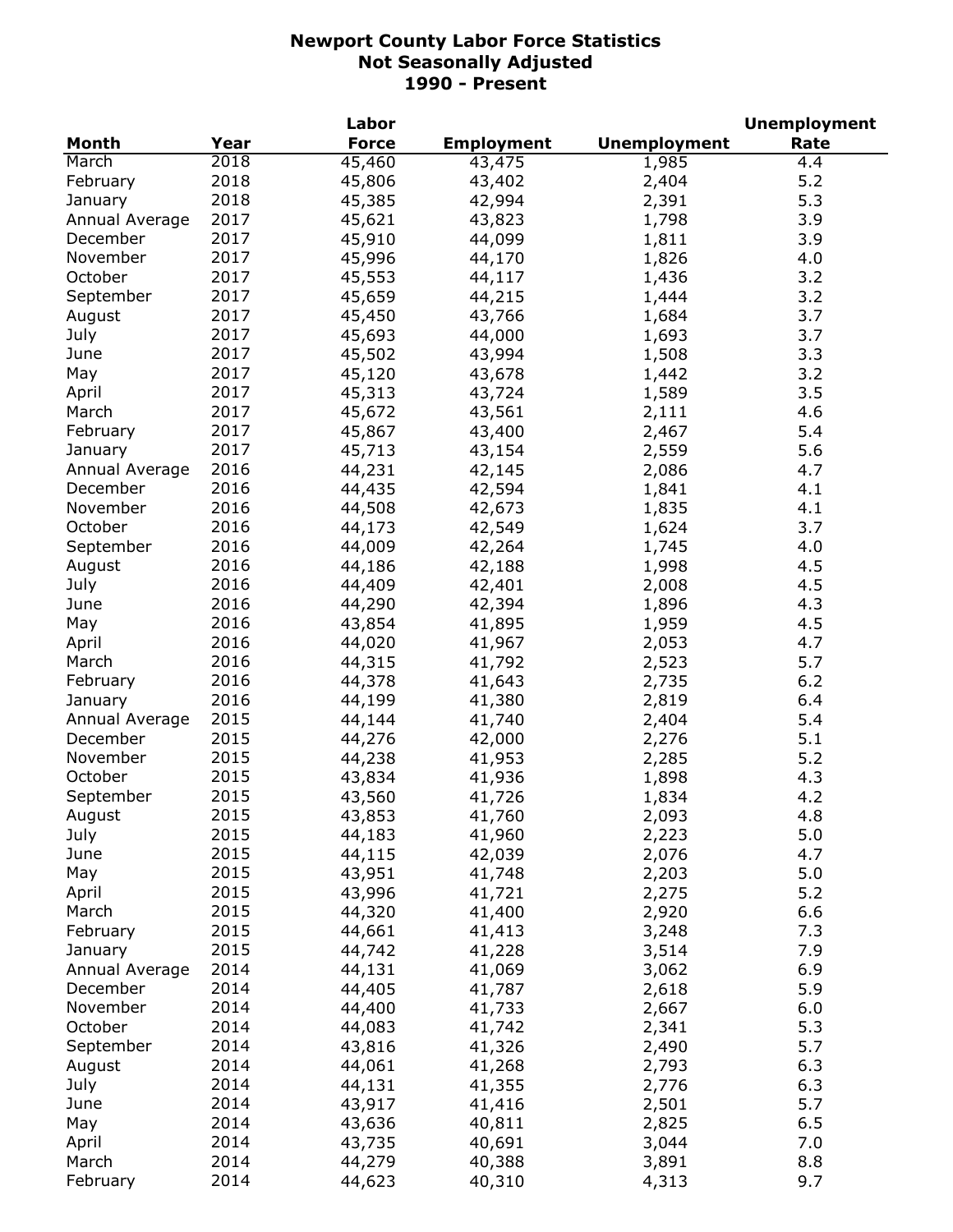|                |      | Labor        |                   |                     | <b>Unemployment</b> |
|----------------|------|--------------|-------------------|---------------------|---------------------|
| Month          | Year | <b>Force</b> | <b>Employment</b> | <b>Unemployment</b> | Rate                |
| January        | 2014 | 44,493       | 40,006            | 4,487               | 10.1                |
| Annual Average | 2013 | 44,463       | 40,598            | 3,865               | 8.7                 |
| December       | 2013 | 44,619       | 40,804            | 3,815               | 8.6                 |
| November       | 2013 | 44,819       | 40,947            | 3,872               | 8.6                 |
| October        | 2013 | 44,263       | 40,738            | 3,525               | 8.0                 |
| September      | 2013 | 44,033       | 40,705            | 3,328               | 7.6                 |
| August         | 2013 | 44,283       | 40,588            | 3,695               | 8.3                 |
| July           | 2013 | 44,464       | 40,832            | 3,632               | 8.2                 |
| June           | 2013 | 44,311       | 40,927            | 3,384               | 7.6                 |
| May            | 2013 | 43,880       | 40,440            | 3,440               | 7.8                 |
| April          | 2013 | 44,087       | 40,432            | 3,655               | 8.3                 |
| March          | 2013 | 44,432       | 40,198            |                     | 9.5                 |
|                | 2013 |              |                   | 4,234               |                     |
| February       |      | 45,078       | 40,366            | 4,712               | 10.5                |
| January        | 2013 | 45,288       | 40,198            | 5,090               | 11.2                |
| Annual Average | 2012 | 44,361       | 40,313            | 4,048               | 9.1                 |
| December       | 2012 | 45,045       | 41,062            | 3,983               | 8.8                 |
| November       | 2012 | 44,829       | 41,015            | 3,814               | 8.5                 |
| October        | 2012 | 44,633       | 41,169            | 3,464               | 7.8                 |
| September      | 2012 | 44,101       | 40,818            | 3,283               | 7.4                 |
| August         | 2012 | 44,255       | 40,495            | 3,760               | 8.5                 |
| July           | 2012 | 44,263       | 40,474            | 3,789               | 8.6                 |
| June           | 2012 | 43,949       | 40,488            | 3,461               | 7.9                 |
| May            | 2012 | 43,618       | 40,069            | 3,549               | 8.1                 |
| April          | 2012 | 43,685       | 39,806            | 3,879               | 8.9                 |
| March          | 2012 | 44,252       | 39,558            | 4,694               | 10.6                |
| February       | 2012 | 44,764       | 39,481            | 5,283               | 11.8                |
| January        | 2012 | 44,934       | 39,319            | 5,615               | 12.5                |
| Annual Average | 2011 | 44,606       | 40,127            | 4,479               | 10.0                |
| December       | 2011 | 44,950       | 40,255            | 4,695               | 10.4                |
| November       | 2011 | 44,753       | 40,406            | 4,347               | 9.7                 |
| October        | 2011 | 44,213       | 40,344            | 3,869               | 8.8                 |
| September      | 2011 | 43,815       | 40,113            | 3,702               | 8.4                 |
| August         | 2011 | 44,165       | 40,158            | 4,007               | 9.1                 |
| July           | 2011 | 44,209       | 40,200            | 4,009               | 9.1                 |
| June           | 2011 | 44,313       | 40,415            | 3,898               | 8.8                 |
| May            | 2011 | 44,106       | 40,043            | 4,063               | 9.2                 |
| April          | 2011 | 44,365       | 40,105            | 4,260               | 9.6                 |
| March          | 2011 | 45,081       | 39,870            | 5,211               | 11.6                |
| February       | 2011 | 45,472       | 39,789            | 5,683               | 12.5                |
| January        | 2011 | 45,824       | 39,823            | 6,001               | 13.1                |
| Annual Average | 2010 | 45,416       | 40,701            | 4,715               | 10.4                |
| December       | 2010 | 45,746       | 40,848            | 4,898               | 10.7                |
| November       |      |              |                   |                     |                     |
|                | 2010 | 45,574       | 40,897            | 4,677               | 10.3                |
| October        | 2010 | 45,117       | 40,930            | 4,187               | 9.3                 |
| September      | 2010 | 44,959       | 40,965            | 3,994               | 8.9                 |
| August         | 2010 | 45,382       | 41,076            | 4,306               | 9.5                 |
| July           | 2010 | 45,434       | 41,127            | 4,307               | 9.5                 |
| June           | 2010 | 45,144       | 41,073            | 4,071               | 9.0                 |
| May            | 2010 | 44,785       | 40,614            | 4,171               | 9.3                 |
| April          | 2010 | 45,120       | 40,635            | 4,485               | 9.9                 |
| March          | 2010 | 45,826       | 40,203            | 5,623               | 12.3                |
| February       | 2010 | 45,911       | 40,070            | 5,841               | 12.7                |
| January        | 2010 | 45,993       | 39,975            | 6,018               | 13.1                |
| Annual Average | 2009 | 43,711       | 39,272            | 4,439               | 10.2                |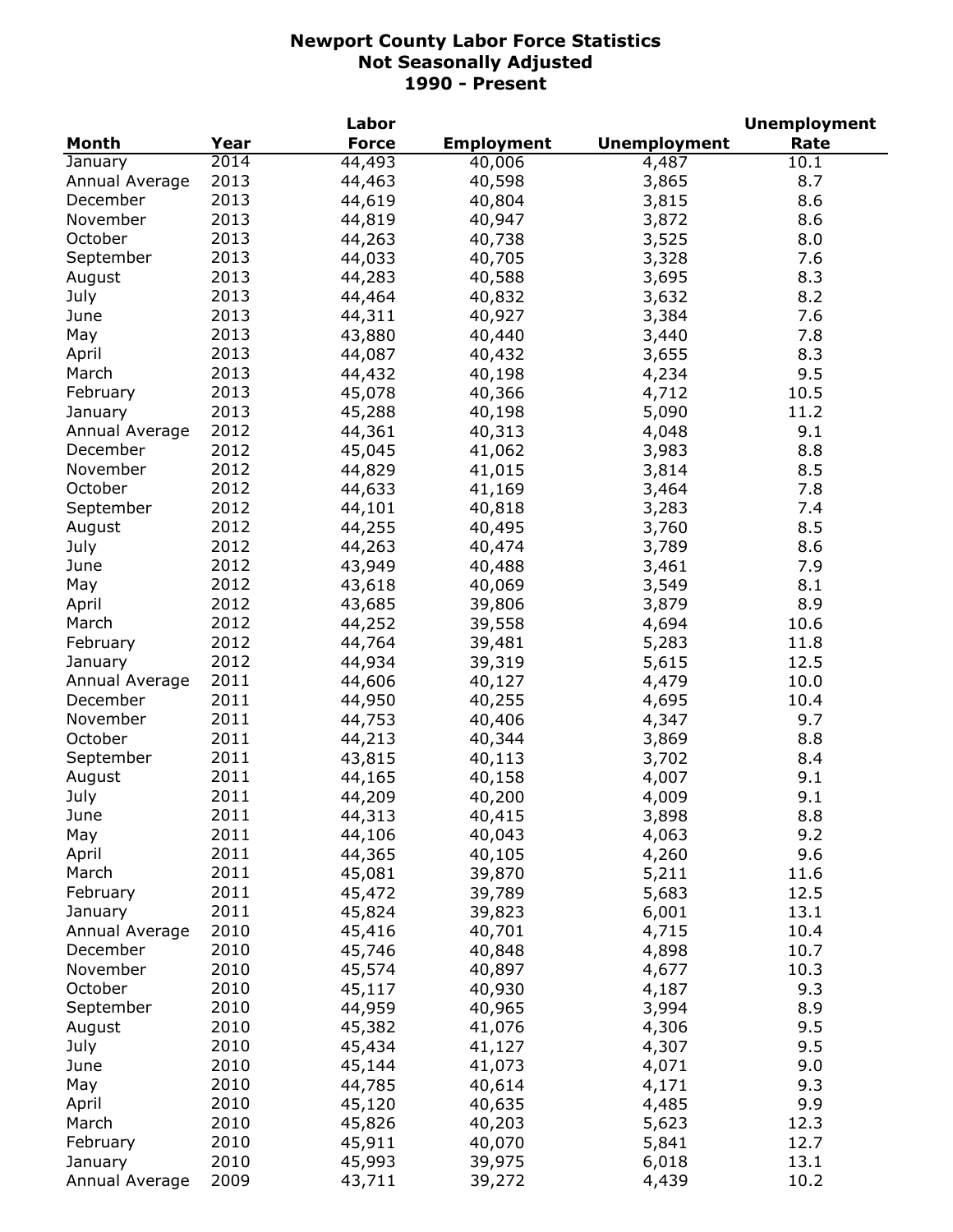|                |      | Labor        |                   |                     | <b>Unemployment</b> |
|----------------|------|--------------|-------------------|---------------------|---------------------|
| <b>Month</b>   | Year | <b>Force</b> | <b>Employment</b> | <b>Unemployment</b> | Rate                |
| December       | 2009 | 43,974       | 39,151            | 4,823               | 11.0                |
| November       | 2009 | 43,956       | 39,473            | 4,483               | 10.2                |
| October        | 2009 | 43,377       | 39,256            | 4,121               | 9.5                 |
| September      | 2009 | 43,221       | 39,190            | 4,031               | 9.3                 |
| August         | 2009 | 43,682       | 39,478            | 4,204               | 9.6                 |
| July           | 2009 | 43,878       | 39,684            | 4,194               | 9.6                 |
| June           | 2009 | 43,718       | 39,611            | 4,107               | 9.4                 |
| May            | 2009 | 43,193       | 39,068            | 4,125               | 9.6                 |
| April          | 2009 | 43,447       | 39,176            | 4,271               | 9.8                 |
| March          | 2009 | 43,915       | 39,000            | 4,915               | 11.2                |
| February       | 2009 | 44,097       | 39,086            | 5,011               | 11.4                |
| January        | 2009 | 44,073       | 39,096            | 4,977               | 11.3                |
| Annual Average | 2008 | 43,861       | 40,960            | 2,901               | 6.6                 |
| December       | 2008 | 44,050       | 40,304            | 3,746               | 8.5                 |
| November       | 2008 | 44,007       | 40,727            | 3,280               | 7.5                 |
| October        | 2008 | 43,607       | 40,747            | 2,860               | 6.6                 |
| September      | 2008 | 43,529       | 40,787            | 2,742               | 6.3                 |
| August         | 2008 | 43,825       | 40,874            | 2,951               | 6.7                 |
| July           | 2008 | 44,018       | 41,254            | 2,764               | 6.3                 |
| June           | 2008 | 43,896       | 41,357            | 2,539               | 5.8                 |
| May            | 2008 | 43,363       | 40,928            | 2,435               | 5.6                 |
|                | 2008 | 43,577       |                   | 2,361               | 5.4                 |
| April          |      |              | 41,216            |                     |                     |
| March          | 2008 | 43,897       | 41,049            | 2,848               | 6.5                 |
| February       | 2008 | 44,072       | 41,036            | 3,036               | 6.9                 |
| January        | 2008 | 44,488       | 41,236            | 3,252               | 7.3                 |
| Annual Average | 2007 | 45,216       | 43,198            | 2,018               | 4.5                 |
| December       | 2007 | 45,416       | 43,074            | 2,342               | 5.2                 |
| November       | 2007 | 45,428       | 43,431            | 1,997               | 4.4                 |
| October        | 2007 | 45,023       | 43,321            | 1,702               | 3.8                 |
| September      | 2007 | 44,960       | 43,296            | 1,664               | 3.7                 |
| August         | 2007 | 45,020       | 43,143            | 1,877               | 4.2                 |
| July           | 2007 | 45,361       | 43,453            | 1,908               | 4.2                 |
| June           | 2007 | 45,351       | 43,579            | 1,772               | 3.9                 |
| May            | 2007 | 44,875       | 43,106            | 1,769               | 3.9                 |
| April          | 2007 | 44,914       | 43,022            | 1,892               | 4.2                 |
| March          | 2007 | 45,203       | 43,034            | 2,169               | 4.8                 |
| February       | 2007 | 45,387       | 42,958            | 2,429               | 5.4                 |
| January        | 2007 | 45,652       | 42,959            | 2,693               | 5.9                 |
| Annual Average | 2006 | 44,591       | 42,456            | 2,135               | 4.8                 |
| December       | 2006 | 45,001       | 43,045            | 1,956               | 4.3                 |
| November       | 2006 | 45,014       | 43,084            | 1,930               | 4.3                 |
| October        | 2006 | 44,639       | 42,973            | 1,666               | 3.7                 |
| September      | 2006 | 44,428       | 42,715            | 1,713               | 3.9                 |
| August         | 2006 | 44,663       | 42,640            | 2,023               | 4.5                 |
| July           | 2006 | 44,795       | 42,727            | 2,068               | 4.6                 |
| June           | 2006 | 44,643       | 42,719            | 1,924               | 4.3                 |
| May            | 2006 | 44,051       | 42,191            | 1,860               | 4.2                 |
| April          | 2006 | 44,230       | 42,101            | 2,129               | 4.8                 |
| March          | 2006 | 44,377       | 41,840            | 2,537               | 5.7                 |
| February       | 2006 | 44,577       | 41,729            | 2,848               | 6.4                 |
| January        | 2006 | 44,673       | 41,704            | 2,969               | 6.6                 |
| Annual Average | 2005 | 44,444       | 42,367            | 2,077               | 4.7                 |
| December       | 2005 | 45,188       | 42,970            | 2,218               | 4.9                 |
| November       | 2005 | 45,166       | 43,098            | 2,068               | 4.6                 |
|                |      |              |                   |                     |                     |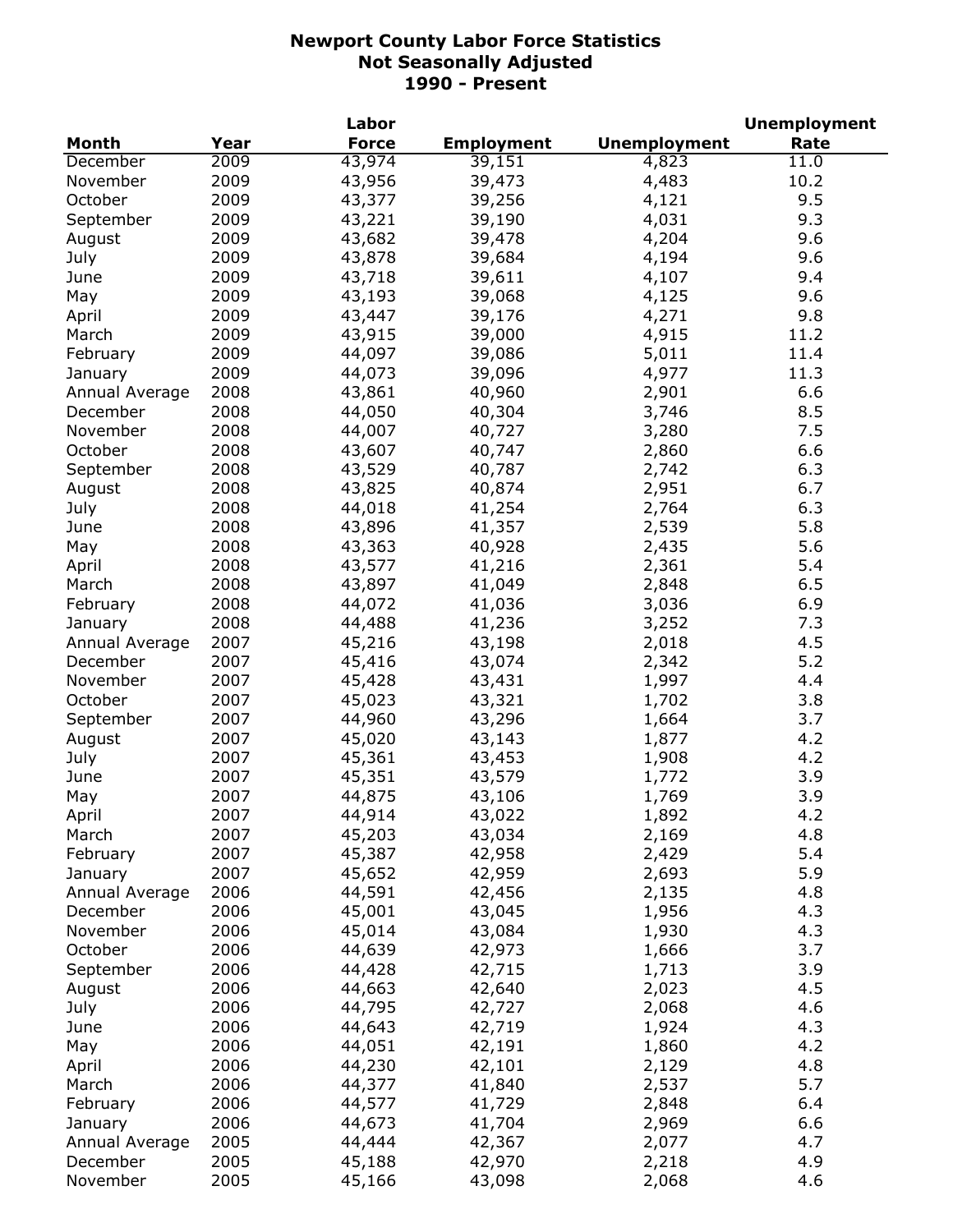|                |      | Labor        |                   |                     | <b>Unemployment</b> |
|----------------|------|--------------|-------------------|---------------------|---------------------|
| <b>Month</b>   | Year | <b>Force</b> | <b>Employment</b> | <b>Unemployment</b> | Rate                |
| October        | 2005 | 44,731       | 42,934            | 1,797               | 4.0                 |
| September      | 2005 | 44,563       | 42,727            | 1,836               | 4.1                 |
| August         | 2005 | 44,777       | 42,810            | 1,967               | 4.4                 |
| July           | 2005 | 44,721       | 42,772            | 1,949               | 4.4                 |
| June           | 2005 | 44,388       | 42,589            | 1,799               | 4.1                 |
| May            | 2005 | 43,812       | 42,111            | 1,701               | 3.9                 |
| April          | 2005 | 43,811       | 41,951            | 1,860               | 4.2                 |
| March          | 2005 | 44,016       | 41,610            | 2,406               | 5.5                 |
| February       | 2005 | 44,130       | 41,460            | 2,670               | 6.1                 |
| January        | 2005 | 44,022       | 41,368            | 2,654               | 6.0                 |
| Annual Average | 2004 | 44,228       | 42,148            | 2,080               | 4.7                 |
| December       | 2004 | 44,330       | 42,512            | 1,818               | 4.1                 |
| November       | 2004 | 44,393       | 42,680            | 1,713               | 3.9                 |
| October        | 2004 | 43,974       | 42,486            | 1,488               | 3.4                 |
| September      | 2004 | 43,760       | 42,269            | 1,491               | 3.4                 |
| August         | 2004 | 44,203       | 42,328            | 1,875               | 4.2                 |
|                |      |              |                   |                     | 4.5                 |
| July           | 2004 | 44,482       | 42,486            | 1,996               |                     |
| June           | 2004 | 44,284       | 42,311            | 1,973               | 4.5                 |
| May            | 2004 | 43,771       | 41,830            | 1,941               | 4.4                 |
| April          | 2004 | 43,955       | 41,797            | 2,158               | 4.9                 |
| March          | 2004 | 44,334       | 41,601            | 2,733               | 6.2                 |
| February       | 2004 | 44,453       | 41,688            | 2,765               | 6.2                 |
| January        | 2004 | 44,792       | 41,789            | 3,003               | 6.7                 |
| Annual Average | 2003 | 45,074       | 42,866            | 2,208               | 4.9                 |
| December       | 2003 | 45,239       | 43,066            | 2,173               | 4.8                 |
| November       | 2003 | 45,244       | 43,200            | 2,044               | 4.5                 |
| October        | 2003 | 44,764       | 43,022            | 1,742               | 3.9                 |
| September      | 2003 | 44,604       | 42,890            | 1,714               | 3.8                 |
| August         | 2003 | 44,960       | 42,928            | 2,032               | 4.5                 |
| July           | 2003 | 45,146       | 43,086            | 2,060               | 4.6                 |
| June           | 2003 | 45,248       | 43,210            | 2,038               | 4.5                 |
| May            | 2003 | 44,683       | 42,692            | 1,991               | 4.5                 |
| April          | 2003 | 44,912       | 42,782            | 2,130               | 4.7                 |
| March          | 2003 | 45,222       | 42,574            | 2,648               | 5.9                 |
| February       | 2003 | 45,448       | 42,586            | 2,862               | 6.3                 |
| January        | 2003 | 45,420       | 42,361            | 3,059               | 6.7                 |
| Annual Average | 2002 | 44,619       | 42,631            | 1,988               | 4.5                 |
| December       | 2002 | 45,365       | 43,233            | 2,132               | 4.7                 |
| November       | 2002 | 45,376       | 43,330            | 2,046               | 4.5                 |
| October        | 2002 | 44,974       | 43,147            | 1,827               | 4.1                 |
| September      | 2002 | 44,764       | 43,046            | 1,718               | 3.8                 |
| August         | 2002 | 44,848       | 42,905            | 1,943               | 4.3                 |
| July           | 2002 | 44,793       | 42,926            | 1,867               | 4.2                 |
| June           | 2002 | 44,527       | 42,797            | 1,730               | 3.9                 |
| May            | 2002 | 44,037       | 42,286            | 1,751               | 4.0                 |
| April          | 2002 | 44,053       | 42,136            | 1,917               | 4.4                 |
| March          | 2002 | 44,238       | 42,068            | 2,170               | 4.9                 |
| February       | 2002 | 44,410       | 42,099            | 2,311               | 5.2                 |
|                | 2002 | 44,042       | 41,596            | 2,446               | 5.6                 |
| January        |      | 44,257       | 42,584            | 1,673               | 3.8                 |
| Annual Average | 2001 | 44,547       | 42,840            | 1,707               | 3.8                 |
| December       | 2001 | 44,445       | 42,845            | 1,600               | 3.6                 |
| November       | 2001 | 44,123       | 42,770            | 1,353               | 3.1                 |
| October        | 2001 |              |                   |                     |                     |
| September      | 2001 | 44,050       | 42,758            | 1,292               | 2.9                 |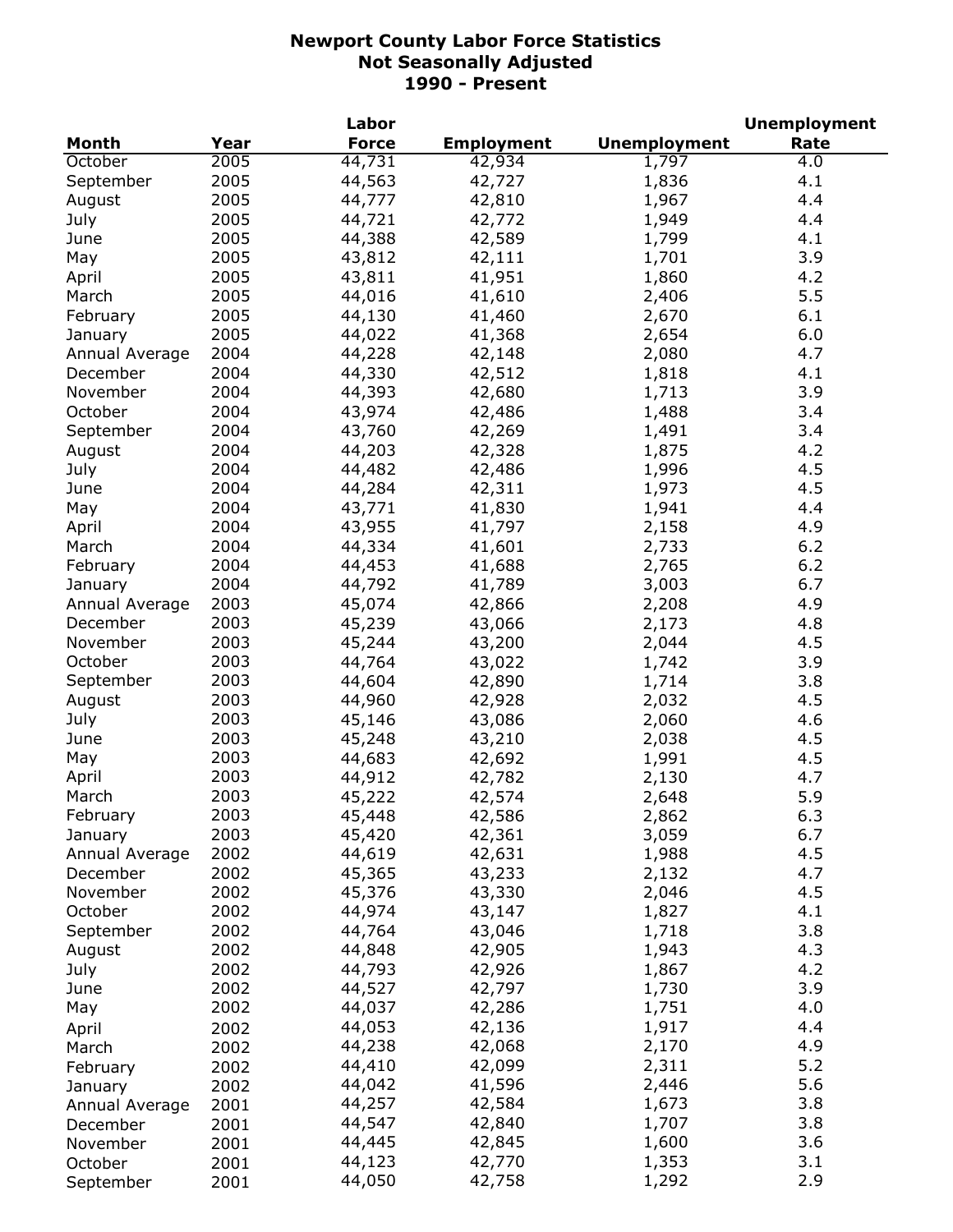|                            |      | Labor        |                   |                     | <b>Unemployment</b> |
|----------------------------|------|--------------|-------------------|---------------------|---------------------|
| Month                      | Year | <b>Force</b> | <b>Employment</b> | <b>Unemployment</b> | Rate                |
| August                     | 2001 | 44,024       | 42,516            | 1,508               | 3.4                 |
| July                       | 2001 | 44,400       | 42,790            | 1,610               | 3.6                 |
| June                       | 2001 | 44,249       | 42,735            | 1,514               | 3.4                 |
| May                        | 2001 | 43,709       | 42,281            | 1,428               | 3.3                 |
| April                      | 2001 | 44,012       | 42,396            | 1,616               | 3.7                 |
| March                      | 2001 | 44,424       | 42,363            | 2,061               | 4.6                 |
| February                   | 2001 | 44,526       | 42,368            | 2,158               | 4.8                 |
| January                    | 2001 | 44,582       | 42,349            | 2,233               | 5.0                 |
|                            | 2000 | 44,913       | 43,295            | 1,618               | 3.6                 |
| Annual Average<br>December | 2000 | 45,080       | 43,670            | 1,410               | 3.1                 |
|                            |      | 45,048       | 43,631            | 1,417               | 3.1                 |
| November                   | 2000 |              |                   |                     | 2.7                 |
| October                    | 2000 | 44,657       | 43,442            | 1,215               |                     |
| September                  | 2000 | 44,585       | 43,277            | 1,308               | 2.9                 |
| August                     | 2000 | 44,895       | 43,339            | 1,556               | 3.5                 |
| July                       | 2000 | 44,913       | 43,412            | 1,501               | 3.3                 |
| June                       | 2000 | 44,960       | 43,574            | 1,386               | 3.1                 |
| May                        | 2000 | 44,597       | 43,140            | 1,457               | 3.3                 |
| April                      | 2000 | 44,744       | 43,348            | 1,396               | 3.1                 |
| March                      | 2000 | 44,971       | 42,993            | 1,978               | 4.4                 |
| February                   | 2000 | 45,206       | 42,856            | 2,350               | 5.2                 |
| January                    | 2000 | 45,297       | 42,856            | 2,441               | 5.4                 |
| Annual Average             | 1999 | 43,266       | 41,660            | 1,606               | 3.7                 |
| December                   | 1999 | 43,204       | 41,674            | 1,530               | 3.5                 |
| November                   | 1999 | 43,480       | 41,969            | 1,511               | 3.5                 |
| October                    | 1999 | 43,906       | 42,470            | 1,436               | 3.3                 |
| September                  | 1999 | 44,586       | 43,231            | 1,355               | 3.0                 |
| August                     | 1999 | 45,600       | 44,160            | 1,440               | 3.2                 |
| July                       | 1999 | 46,209       | 44,803            | 1,406               | 3.0                 |
| June                       | 1999 | 45,204       | 43,911            | 1,293               | 2.9                 |
| May                        | 1999 | 42,870       | 41,587            | 1,283               | 3.0                 |
| April                      | 1999 | 41,704       | 40,353            | 1,351               | 3.2                 |
| March                      | 1999 | 40,739       | 38,834            | 1,905               | 4.7                 |
| February                   | 1999 | 40,817       | 38,590            | 2,227               | 5.5                 |
|                            |      | 40,865       | 38,334            | 2,531               | 6.2                 |
| January                    | 1999 |              |                   |                     |                     |
| Annual Average             | 1998 | 41,854       | 39,995            | 1,859               | 4.4                 |
| December                   | 1998 | 41,174       | 39,688            | 1,486               | 3.6                 |
| November                   | 1998 | 41,648       | 40,100            | 1,548               | 3.7                 |
| October                    | 1998 | 42,022       | 40,597            | 1,425               | 3.4                 |
| September                  | 1998 | 42,740       | 41,400            | 1,340               | 3.1                 |
| August                     | 1998 | 43,604       | 42,132            | 1,472               | 3.4                 |
| July                       | 1998 | 44,312       | 42,761            | 1,551               | 3.5                 |
| June                       | 1998 | 43,586       | 42,060            | 1,526               | 3.5                 |
| May                        | 1998 | 41,585       | 39,967            | 1,618               | 3.9                 |
| April                      | 1998 | 40,644       | 38,831            | 1,813               | 4.5                 |
| March                      | 1998 | 40,336       | 37,642            | 2,694               | 6.7                 |
| February                   | 1998 | 40,299       | 37,475            | 2,824               | 7.0                 |
| January                    | 1998 | 40,296       | 37,283            | 3,013               | 7.5                 |
| Annual Average             | 1997 | 42,594       | 40,394            | 2,200               | 5.2                 |
| December                   | 1997 | 41,515       | 39,481            | 2,034               | 4.9                 |
| November                   | 1997 | 41,949       | 40,128            | 1,821               | 4.3                 |
| October                    | 1997 | 42,558       | 40,806            | 1,752               | 4.1                 |
| September                  | 1997 | 44,168       | 42,478            | 1,690               | 3.8                 |
| August                     | 1997 | 45,221       | 43,351            | 1,870               | 4.1                 |
| July                       | 1997 | 45,153       | 43,299            | 1,854               | 4.1                 |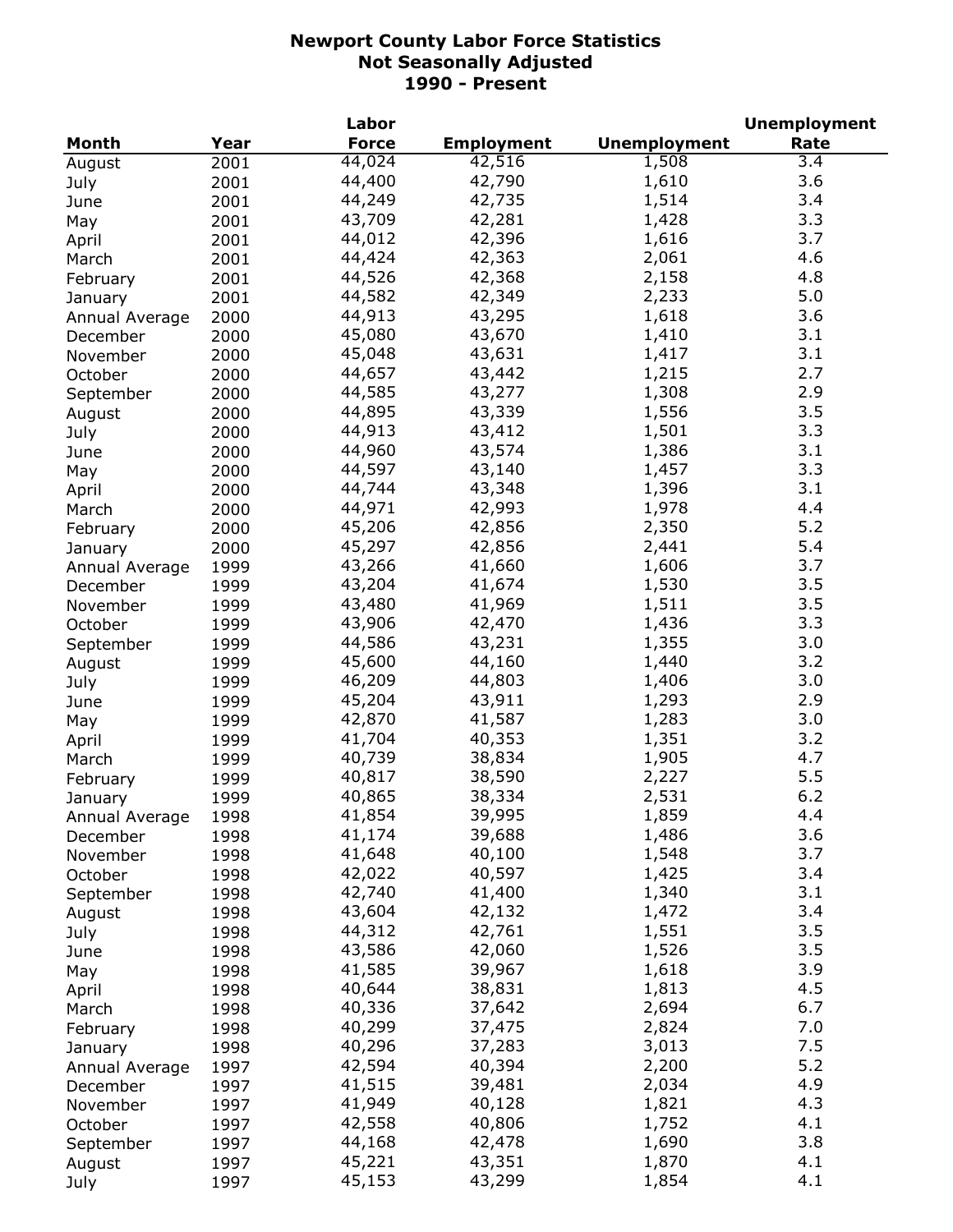|                |      | Labor            |                   |                     | <b>Unemployment</b> |
|----------------|------|------------------|-------------------|---------------------|---------------------|
| Month          | Year | <b>Force</b>     | <b>Employment</b> | <b>Unemployment</b> | Rate                |
| June           | 1997 | 44,720           | 42,819            | 1,901               | 4.3                 |
| May            | 1997 | 42,757           | 40,778            | 1,979               | 4.6                 |
| April          | 1997 | 41,896           | 39,566            | 2,330               | 5.6                 |
| March          | 1997 | 40,757           | 37,869            | 2,888               | 7.1                 |
| February       | 1997 | 40,302           | 37,242            | 3,060               | 7.6                 |
| January        | 1997 | 40,126           | 36,905            | 3,221               | 8.0                 |
| Annual Average | 1996 | 40,775           | 38,700            | 2,075               | 5.1                 |
| December       | 1996 | 40,326           | 38,286            | 2,040               | 5.1                 |
| November       | 1996 | 40,626           | 38,671            | 1,955               | 4.8                 |
|                | 1996 | 41,271           | 39,629            | 1,642               | 4.0                 |
| October        |      | 42,120           | 40,421            | 1,699               | 4.0                 |
| September      | 1996 | 43,083           | 41,378            | 1,705               | 4.0                 |
| August         | 1996 |                  |                   |                     |                     |
| July           | 1996 | 43,783           | 42,035            | 1,748               | 4.0                 |
| June           | 1996 | 42,754           | 41,052            | 1,702               | 4.0                 |
| May            | 1996 | 40,497           | 38,754            | 1,743               | 4.3                 |
| April          | 1996 | 39,202           | 37,185            | 2,017               | 5.1                 |
| March          | 1996 | 38,685           | 36,016            | 2,669               | 6.9                 |
| February       | 1996 | 38,557           | 35,596            | 2,961               | 7.7                 |
| January        | 1996 | 38,393           | 35,376            | 3,017               | 7.9                 |
| Annual Average | 1995 | 39,451           | 37,071            | 2,380               | 6.0                 |
| December       | 1995 | 38,767           | 36,653            | 2,114               | 5.5                 |
| November       | 1995 | 38,954           | 37,003            | 1,951               | 5.0                 |
| October        | 1995 | 39,567           | 37,684            | 1,883               | 4.8                 |
| September      | 1995 | 40,555           | 38,568            | 1,987               | 4.9                 |
| August         | 1995 | 41,284           | 39,148            | 2,136               | 5.2                 |
| July           | 1995 | 41,963           | 39,794            | 2,169               | 5.2                 |
| June           | 1995 | 40,686           | 38,612            | 2,074               | 5.1                 |
| May            | 1995 | 39,156           | 36,974            | 2,182               | 5.6                 |
| April          | 1995 | 38,186           | 35,756            | 2,430               | 6.4                 |
| March          | 1995 | 37,912           | 35,002            | 2,910               | 7.7                 |
| February       | 1995 | 38,010           | 34,814            | 3,196               | 8.4                 |
| January        | 1995 | 38,375           | 34,849            | 3,526               | 9.2                 |
| Annual Average | 1994 | 40,259           | 37,499            | 2,760               | 6.9                 |
| December       | 1994 | 38,443           | 36,178            | 2,265               | 5.9                 |
| November       | 1994 | 38,983           | 36,748            | 2,235               | 5.7                 |
|                | 1994 | 39,501           | 37,316            | 2,185               | 5.5                 |
| October        | 1994 | 40,740           | 38,543            | 2,197               | 5.4                 |
| September      |      | 42,012           | 39,573            | 2,439               | 5.8                 |
| August         | 1994 |                  | 40,067            | 2,449               | 5.8                 |
| July           | 1994 | 42,516<br>42,141 |                   |                     | 5.8                 |
| June           | 1994 |                  | 39,703            | 2,438               |                     |
| May            | 1994 | 40,328           | 37,996            | 2,332               | 5.8                 |
| April          | 1994 | 39,186           | 36,372            | 2,814               | 7.2                 |
| March          | 1994 | 39,438           | 35,793            | 3,645               | 9.2                 |
| February       | 1994 | 39,761           | 35,910            | 3,851               | 9.7                 |
| January        | 1994 | 40,057           | 35,792            | 4,265               | 10.6                |
| Annual Average | 1993 | 41,717           | 38,412            | 3,305               | 7.9                 |
| December       | 1993 | 40,556           | 37,539            | 3,017               | 7.4                 |
| November       | 1993 | 40,925           | 38,199            | 2,726               | 6.7                 |
| October        | 1993 | 41,470           | 38,728            | 2,742               | 6.6                 |
| September      | 1993 | 42,096           | 39,455            | 2,641               | 6.3                 |
| August         | 1993 | 43,285           | 40,513            | 2,772               | 6.4                 |
| July           | 1993 | 43,908           | 41,004            | 2,904               | 6.6                 |
| June           | 1993 | 43,444           | 40,302            | 3,142               | 7.2                 |
| May            | 1993 | 41,682           | 38,480            | 3,202               | 7.7                 |